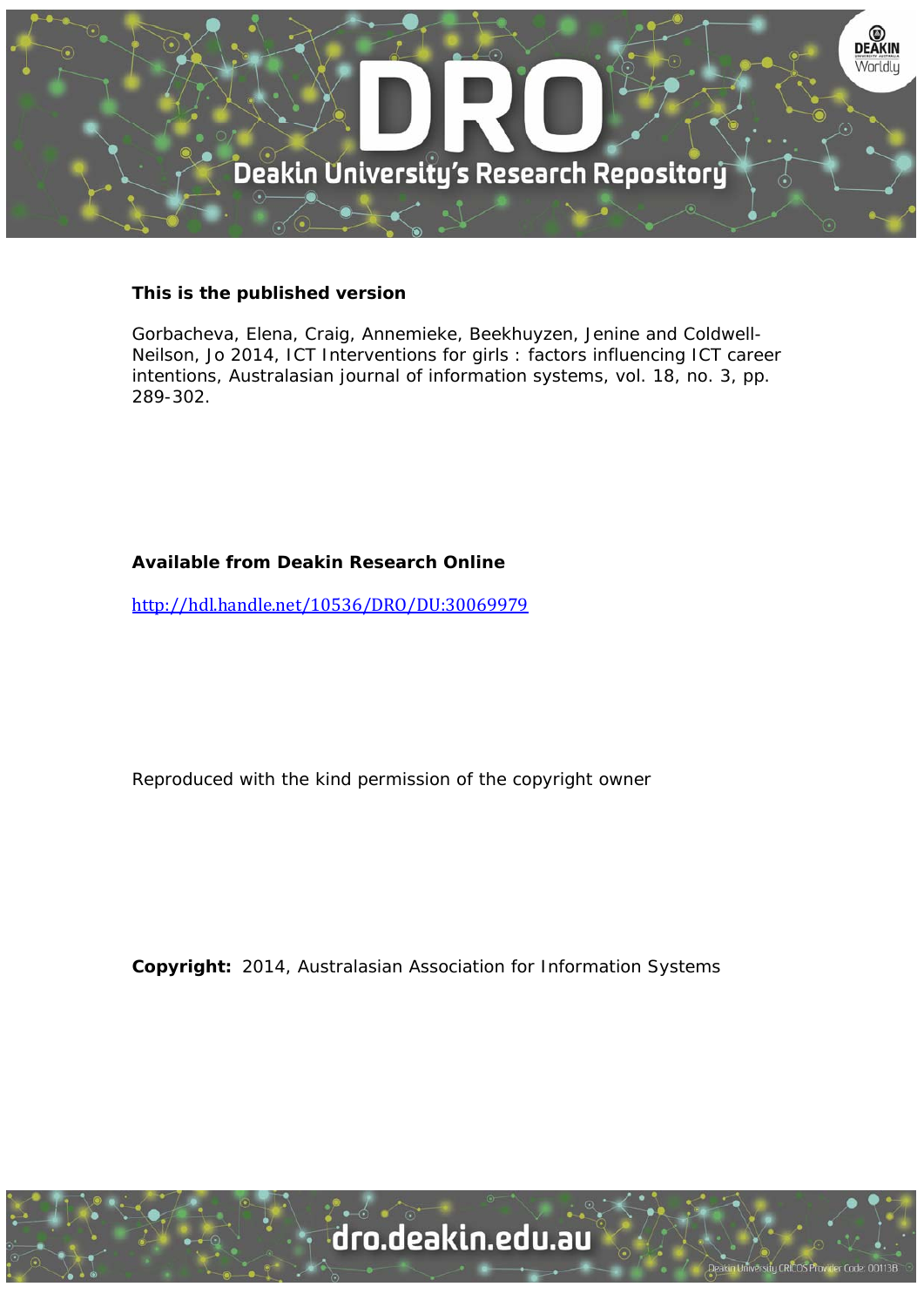# **ICT INTERVENTIONS FOR GIRLS: FACTORS INFLUENCING ICT CAREER INTENTIONS**

#### **Elena Gorbacheva**

European Research Center for Information Systems, University of Muenster, Germany elena.gorbacheva@ercis.uni-muenster.de

## **Annemieke Craig**

School of Information and Business Analytics Deakin University Geelong, Australia annemieke.craig@deakin.edu.au

# **Jenine Beekhuyzen**

Deakin University, Australia jenine.beekhuyzen@deakin.edu.au

## **Jo Coldwell-Neilson**

School of Information Technology Deakin University Geelong, Australia jo.neilson@deakin.edu.au

## **ABSTRACT**

Intervention programs aimed at promoting study and work opportunities in the Information and Communications Technology (ICT) field to schoolgirls have been encouraged to combat a decline in the interest among girls to study ICT at school. The goal of our study is to investigate the influence of such interventions on schoolgirls' intentions to choose a career in the ICT field by analysing comprehensive survey data (n  $= 3711$ ), collected during four interventions in Australia, using the Partial Least Squares method. Our study is also aimed at identifying other factors influencing ICT career intentions. We found that the attitude towards interventions has an indirect influence on ICT career intentions by affecting interest in ICT. Our results also challenge several existing theoretical studies by showing that factors that had previously been suggested as influencers were found to have little or no impact in this study, these being same-sex education and computer usage.

**Keywords:** Intervention, Girls and ICT, Gender diversity.

### **INTRODUCTION**

Information and Communication Technology (ICT) is an umbrella term encompassing computing technology in a wide ranging continuum from engineering to business. ICT incorporates the disciplines of Computer Science (CS) and Information Systems (IS). According to the United Nations Commission on the Status of Women, mainstreaming a gender perspective in technology and innovation enhances social and economic equity (United Nations 2011). They argue while efforts are being made to expand access to ICT "far less attention is being paid to the extent to which women and gender concerns are shaping the regulatory and policy environments that will ultimately determine the utility and relevance of these technologies. The strategic challenge today is to ensure not only that both women and men benefit from the opportunities presented by new ICT, but also that new ICT are used to support greater socioeconomic, scientific and political equality" (UNESCO 2007).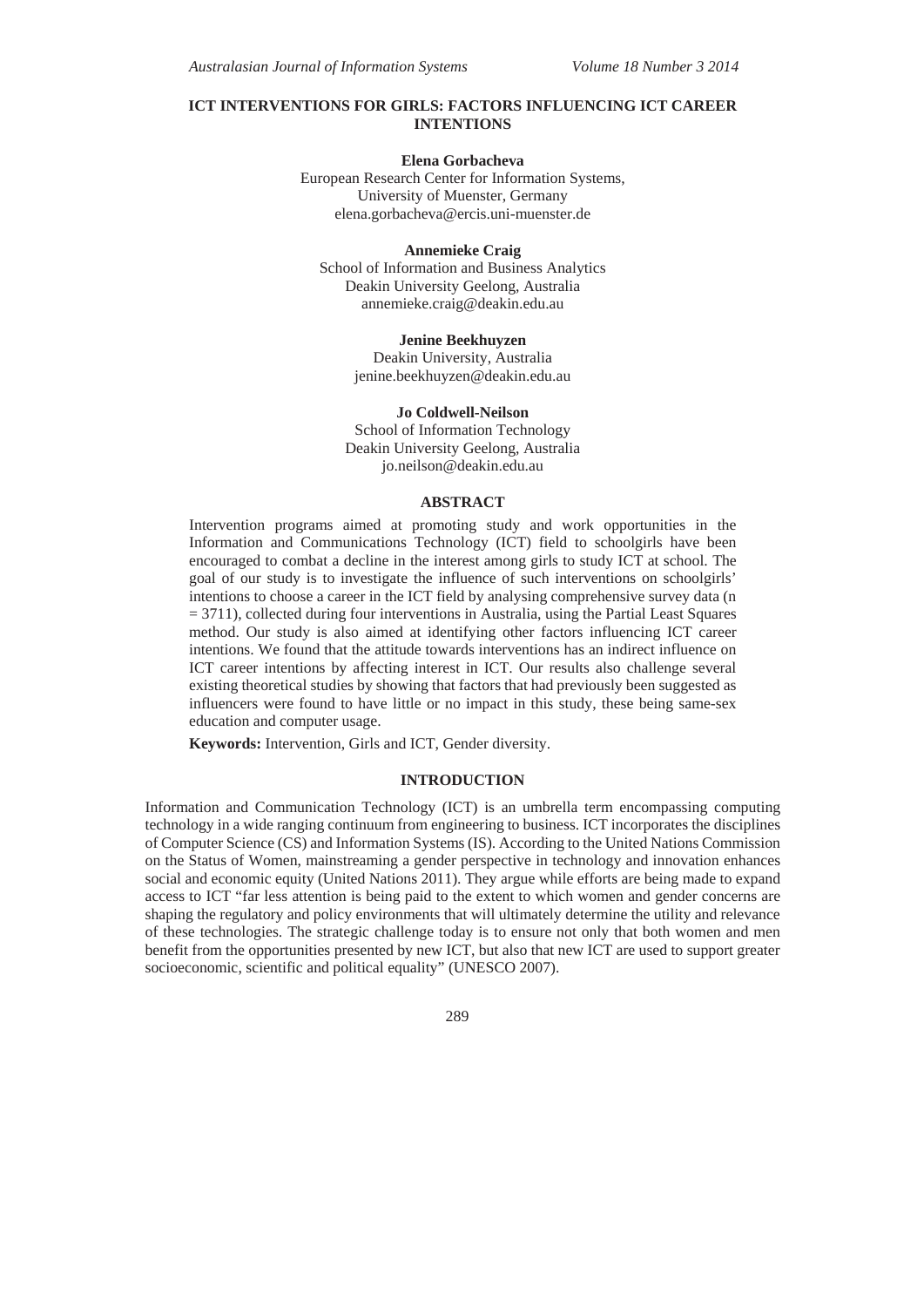Practically, fewer than one-third of the vacant computing jobs expected by 2018 in the United States (U.S.) will be filled by U.S. graduates with computing degrees, which is partly due to the decreasing number of girls studying an ICT-related subject at school (Blithe 2010). Even with unprecedented demand for qualified computing workers, there has not been a significant uptake of females to fill this need. From an academic perspective, it is also argued that recruitment and retention of women in the ICT industry is particularly challenging (Trauth et al. 2009).

The call from the United Nations related to the lack of female participation in ICT in most developed countries is difficult to ignore by educators and researchers. To combat the decline in interest among girls in studying ICT at school, and ultimately at university, intervention programs for girls in ICT have been encouraged on a number of levels. The goal of our study is to investigate the influence of interventions on schoolgirls' intentions to choose a career in the ICT field and to understand other motivating factors. This leads to the following research questions (RQs):

RQ1: Do ICT intervention programs have an influence on ICT career intentions?

RQ2: What other factors influence schoolgirls' ICT career intentions?

In order to answer these questions a quantitative research study was carried out using comprehensive survey data ( $n = 3711$ ). We could not find a well-established theoretical framework on the factors influencing girls' ICT career intentions, but there are several conceptual studies assuming a strong influence of career intentions on the actual career choice (e.g. Heinze and Hu 2009). As a starting point the model on the factors influencing girls' career choices by Adya and Kaiser (2005) was used. The data was collected during four "*Go Girl, Go for IT*" events in Australia in 2006, 2008, 2010 and 2012 (Events). A model showing the influence of interventions on ICT career intentions was developed and tested using Partial Least Squares (PLS) regression (Marcoulides et al. 2009).

This paper begins with a synthesis of previous research on successful interventions and an overview of studies on ICT career intentions and career choice. Introduction of the developed model showing the role of interventions in ICT career intentions is followed by the description of the applied research methodology and presentation of the results. In the concluding sections the study contribution, limitations and propositions for future research are discussed.

#### **BACKGROUND**

Although the trend across tertiary education level shows a general increase in the number of highly educated females, in specific sectors such as CS and IS, female graduates are significantly outnumbered by male graduates (European Commission 2008). The average percentage of female graduates in the science and technology field in Europe is 33% (European Commission 2012). Similar trends are evident in Australia. Not only is female participation in computing education dropping, participation generally is also reducing. The Australian Computer Society indicates that the number of students completing ICT post-secondary qualifications has dropped by almost 30% from approximately 19,000 completions in 2003 to just under 13,500 in 2010 (Australian Computer Society 2012). Adding to the concern are the number of females graduating with computing skills from secondary education; this number in Victoria, Australia was down dramatically from 7,315 in 2001 to 790 in 2011 (VCAA Statistics 2013). Only 96 female students (and 1208 male students) successfully completed software development at senior secondary level (VCAA Statistics 2013).

As mentioned in the previous section, interventions are one possible means to tackle this challenge. While there are intervention programs aimed at women (Panteli 2012), this paper focuses on intervention programs aimed at secondary school girls. There are strong claims that middle school is a critical period for getting girls interested in computing. According to Quesenberry and Trauth (2012), "in creating interventions to increase the representation of women in the ICT profession, it is crucial to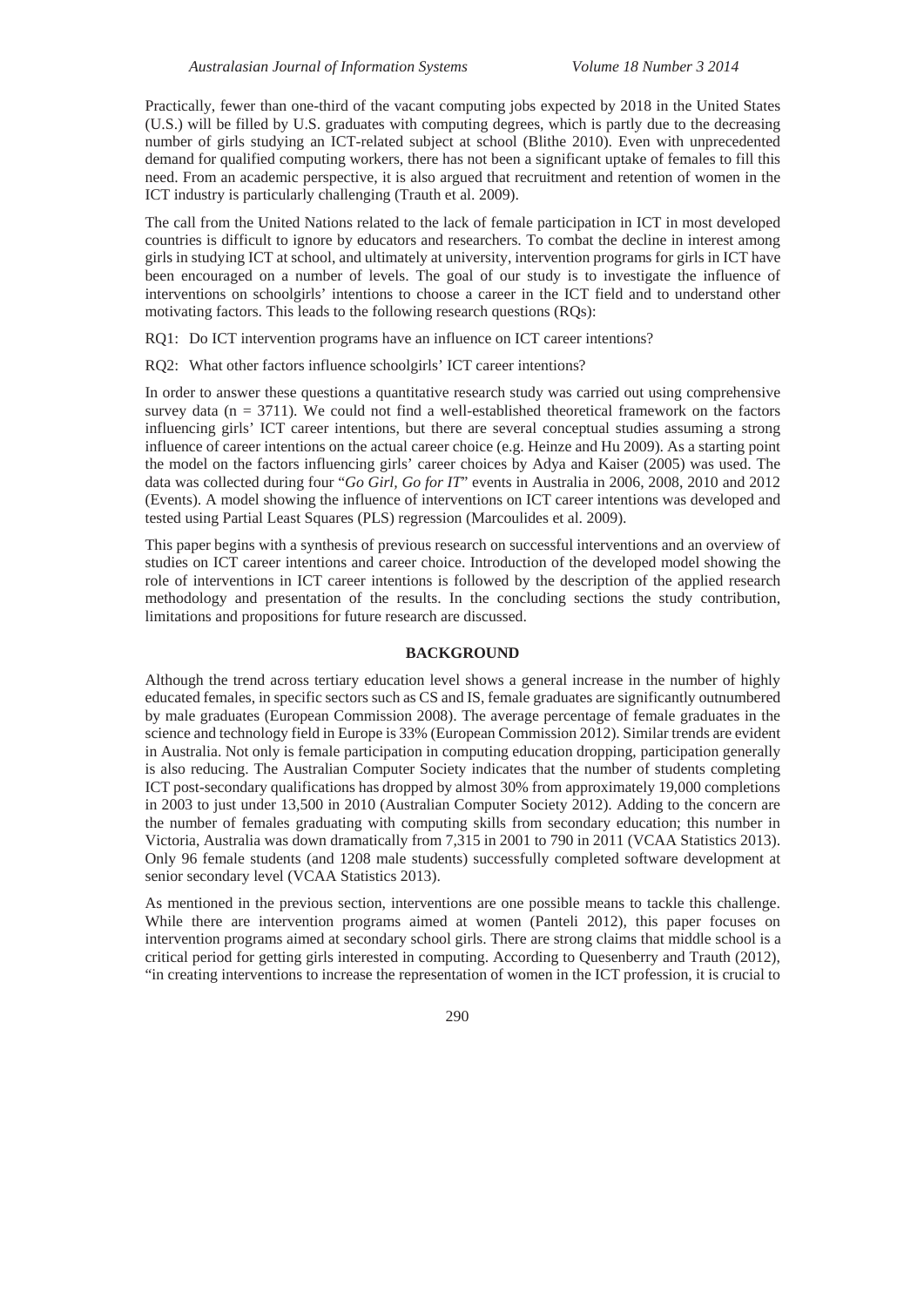develop those that influence young girls' perceptions of careers in the ICT workforce." However, Denner (2011) argues that there is little research to guide the development of interventions. Craig (2010) suggests that there is little evidence in the literature of "which interventions work best for whom" as many are implemented by volunteers who are more concerned with conducting the actual event rather than with formally evaluating the program or disseminating findings.

Bravo and colleagues (2003) provide some relevant insights into successful interventions, identifying a number of essential requirements based on their aim to change computing classroom behaviour to be a more welcoming environment for girls. To complement this list, Allison and Cossette (2007) present a summary of STEM (Science, Technology, Engineering, and Mathematics) recruitment strategies discussed in the literature and there are many similarities with the conceptualisation by Bravo and colleagues (2003). In doing a comparison of what makes a successful intervention there are important differences to highlight. Allison and Cossette (2007) argue that there is a need to create a positive and non-aggressive environment, to emphasize family and parental roles in building confidence, and encouraging mentoring relationships; these elements are not in the conceptualization by Bravo et al. (2003) who, however, identify one additional element which relates to deconstructing the essentialist view of a "natural" attraction to computers. This paper proposes that all of these elements can help to create a successful intervention and they are purposefully planned into the design of the interventions discussed in this study (Events) in a variety of ways. Thus, the ongoing design of the Events is continually guided by theory and practice relevant to gender and technology.

A number of successful interventions have been reported in the academic literature. In the U.S. the interventions based at Harvey Mudd College and Georgia Tech University are well-known among gender and computing researchers. A small liberal-arts college focusing on science and engineering, Harvey Mudd College has increased the percentage of women students in the CS major from an average near 12% to around 40% through a variety of interventions. Part of their strategy was to encourage students to attend summer research experiences (Alvarado et al. 2012). The "*Georgia Computes!*" intervention program targets females at different stages of the "pipeline"; they also invite secondary school students to attend summer computing camps. They report that these activities have been "overwhelmingly positive" (Bruckman et al. 2009). On evaluating the program, they found statistically significant improvements in students' attitudes about computing in response to survey questions like "Computer jobs are boring", "Girls can do computing," and "Programming is hard." Their intervention consisted of 13 events with both pre-surveys and post-surveys, and 7 of the workshops had a statistically significant improvement in participants' attitudes about computing.

Intervention strategies to increase the participation of girls in computing in Australia have also been documented in the academic literature. One example is the *Digital Divas* program which "aims to scaffold positive perceptions around computing in the early years of secondary school by involving female students in upbeat computing experiences over a semester" (Fisher et al. 2009; Lang et al. 2010). The curriculum for the intervention was designed to promote positive experiences in regard to selfefficacy and persistence with computing courses and career decisions. Positive outcomes were reported related to the female-only environment, the presence of role models, and the encouragement of creativity in using technology.

Reports of successful interventions however may not necessarily be published in the academic literature even though a thorough evaluation may have been completed. One example of this is the intervention conducted by the National Center for Women & Information Technology (NCWIT) in the U.S. which reported that their "*Computer Mania Day*" positively influenced students' general feelings toward technology, their feelings regarding the usefulness and utility of computers and technology, and their feelings regarding women's involvement in technology. The study also found that students were more likely to take a computer course and consider a career in ICT after participating in "*Computer Mania Day*" (Morrell et al. 2004).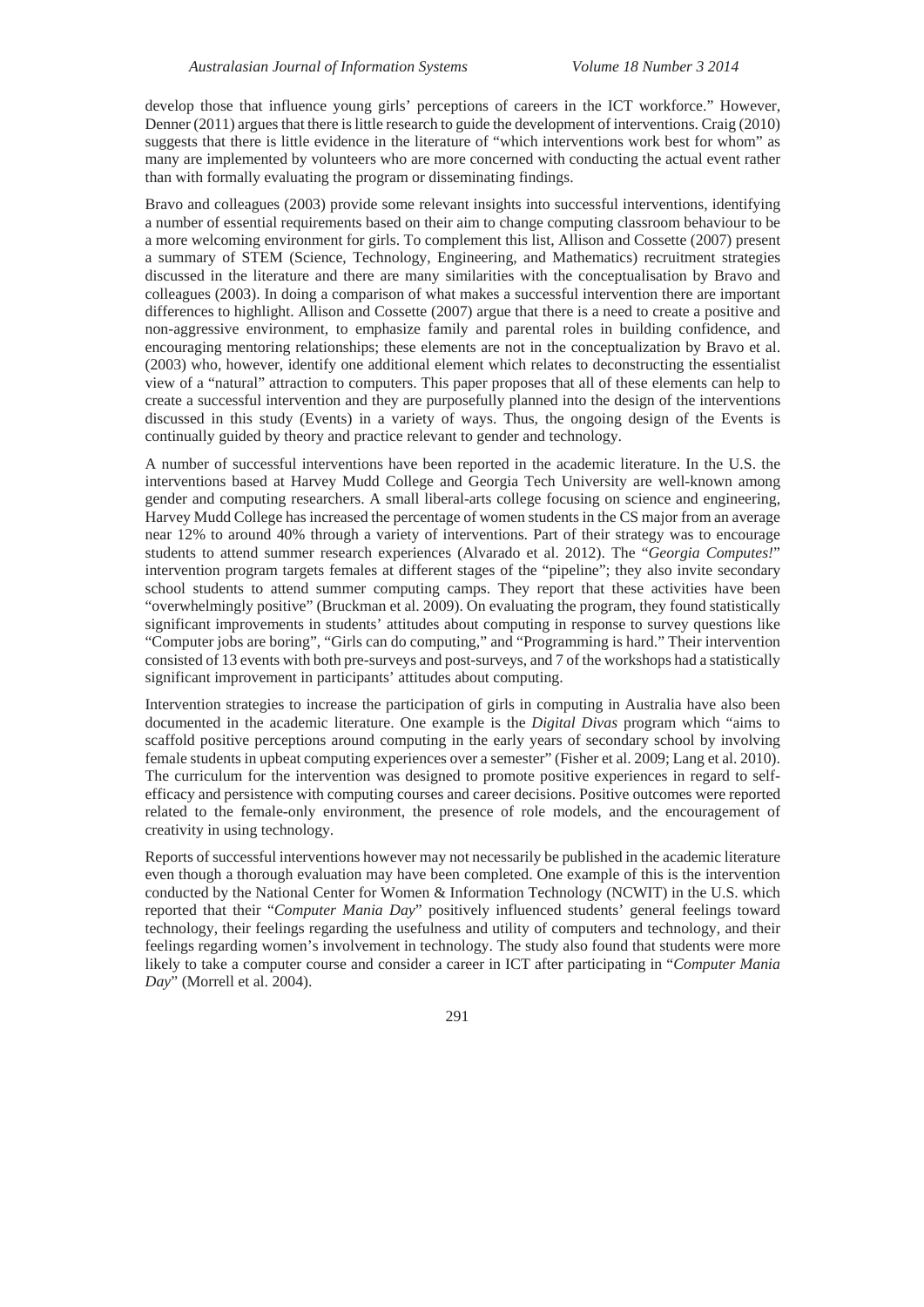As our study concentrates on schoolgirls who haven't made their career choice yet, we can investigate only their intentions towards a future career in the ICT field. Several studies having a similar focus and also discussing the relationship between intentions and actual career choice were found in the literature:

In the Australian context one study identified the factors influencing girls in their decisions regarding computing and future careers. It was reported that interventions have a positive effect in a way that participating girls were more positive about careers in computing and were more likely to consider enrolling in university CS courses (Anderson et al. 2008). Outside of Australia, a comparison study of African Americans and Anglo Americans examining ICT career intentions revealed that ICT selfefficacy and occupational stereotypes were related to attitudes toward ICT jobs, and that these attitudes were positively related to career intentions (Johnson et al. 2008). From a psychological perspective, BarNir et al. (2011) found that role models have a significant and positive impact on career intentions, and that gender moderated the effects and self-efficacy mediated them. Another study of Greek high school students' intentions and motivation towards and against pursuing academic studies in CS found that girls are less likely than boys to pursue a CS degree, and when they do so, it is mainly because of extrinsic reasons rather than personal interest in CS. Computer self-efficacy was found to be related to intention to study CS. The study found that a considerable proportion of Greek students opt for studying CS, however girls constitute a minority giving credence to the phenomenon of the "shrinking pipeline" (Camp 1997) according to the authors (Papastergiou 2008).

This study uses as a starting point the Adya and Kaiser's (2005) well cited model for girls' career choices in technology fields in order to better understand girls' intentions to undertake a career in ICT. The model is based on literature to hypothesise about the future of the ICT workforce. The literature stems from a variety of disciplines, including education, psychology, sociology, CS, IS and business. The model identifies relevant factors influencing girls' career choices, which include:

- *Social factors: Role Models and Gender Stereotypes.*
- *Structural factors: Technology Resources and Same-sex Education.*
- *Individual differences* (based on Trauth's (2002) Individual Differences Theory of Gender and IS).

An early version of the "*Go Girl, Go for IT*" intervention discussed in this study was conducted in Queensland, Australia in 2000 (Craig et al. 2008) with many such events conducted in various states since then. The Event fits Courtney et al.'s (2005) classification of interventions, but not neatly. The Event lasts two days and is historically organised by an ICT industry group, which is driven by government policy. The Event is hosted and partially funded (mostly in-kind) by a local university, and volunteers participate as part of the organizing committee and as presenters on the day. The Event is aimed at building awareness about ICT career requirements and expectations, and the types of education, knowledge and skills required to work in the industry. The overall goal is to encourage participation of females in ICT studies and careers. Most of the sessions are presentations by industry professionals with PowerPoint slides and video content. The Event is attended by secondary schoolgirls between the ages of 13 and 17. Girls attend the Event either as a year-level group, a group from a computing class invited by their ICT teacher (usually female), or they volunteer to attend as individuals with interest in the Event. In any of these cases there needs to be interest in ICT within the School environment for the desire to attend an Event to be actioned. We know, from the Victorian secondary school statistics cited above, that this is not the case with declining interest in ICT in schools. Therefore, if less computing classes are being offered at secondary school, the pool of possible participants to attend the Events becomes smaller, which, unfortunately, seems to be the case and can be seen in the statistics of the Events' participants (please see the Method and Discussion sections for more details).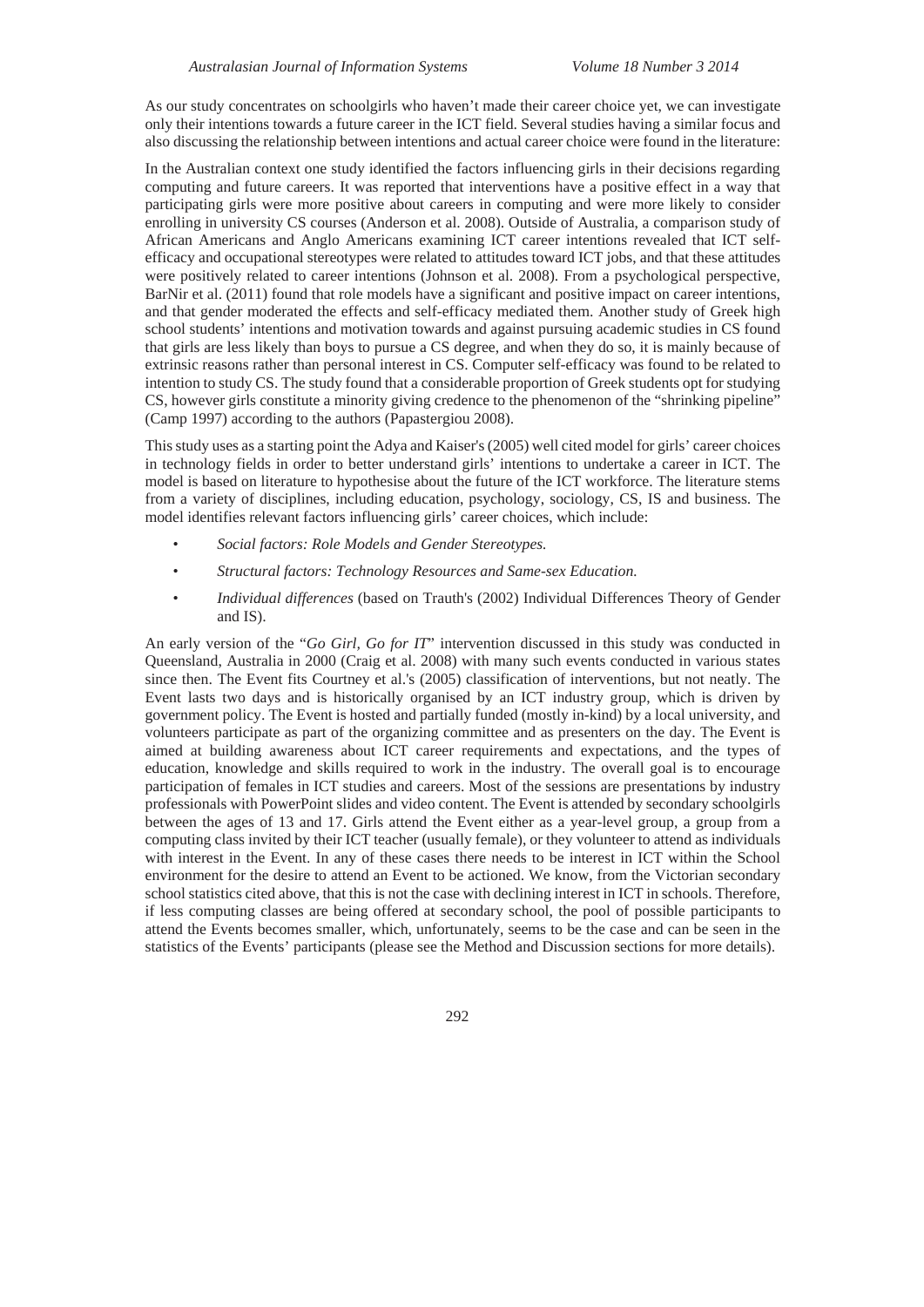## **RESEARCH MODEL**

The data used in this study originates from a two-page questionnaire handed out to the girls attending the Event<sup>10</sup>. It has to be mentioned that the main aim of the questionnaire was to collect feedback and evaluate the Event. Therefore, the questionnaire was not intended to test a certain model or build a theory. Nevertheless, besides the attitude towards the Event, the participants were asked several additional questions, e.g. on their intentions to learn more about ICT and to work in the ICT field in the future, on the frequency and purposes of computer usage, some background information including age and school attended etc.

After having a closer look at the data available, we found enough questions to analyse *ICT Career Intention* (e.g. whether ICT was considered as a career option before the Event and how the Event affected it). As it was mentioned in the previous section, career intention has a strong relationship to career choice. Therefore, we decided to use the Adya and Kaiser (2005) model on the factors influencing girls' career choices as a starting point to map the information available to the model's factors:

Attitude towards the Event (*Event Attitude*) can be related to the model's *Social Factors*:

- One of the interventions' main goals is to tackle *Gender Stereotypes*.
- People (women or men) who give presentations at such interventions can act as *Role Models* for participating girls.

Information from responses to other questions can be mapped to *Structural Factors*:

- The *Technology Resources* factor can be partially tested using the questions on frequency (amount of hours per week) and purposes of computer usage (*Computer Usage*).
- The *Same-sex Education* factor can be tested using the information about the schools attended by the respondents.

Based on the propositions made in the Adya and Kaiser (2005) model and the information available in the questionnaire, some initial hypotheses were built on possible factors influencing *ICT Career Intention*:

*H1: Favourable Event Attitude has a positive influence on ICT Career Intention* 

*H2: Frequency of computer usage (Computer Usage) has a positive influence on ICT Career Intention* 

*H3: Usage of computers for building web sites or programming (Computer Usage) has a positive influence on ICT Career Intention* 

*H4: Sex-segregation of school environment (Same-sex Education) has a positive influence on ICT Career Intention* 

*H5: Interest in ICT (ICT Interest) has a positive influence on ICT Career Intention* 

 $\overline{a}$ 

*H6: Intention to find out more about ICT after the Event (ICT Intention to Learn) has a positive influence on ICT Career Intention* 

<sup>&</sup>lt;sup>10</sup> Please contact the authors for more information on the questionnaire used in the study.

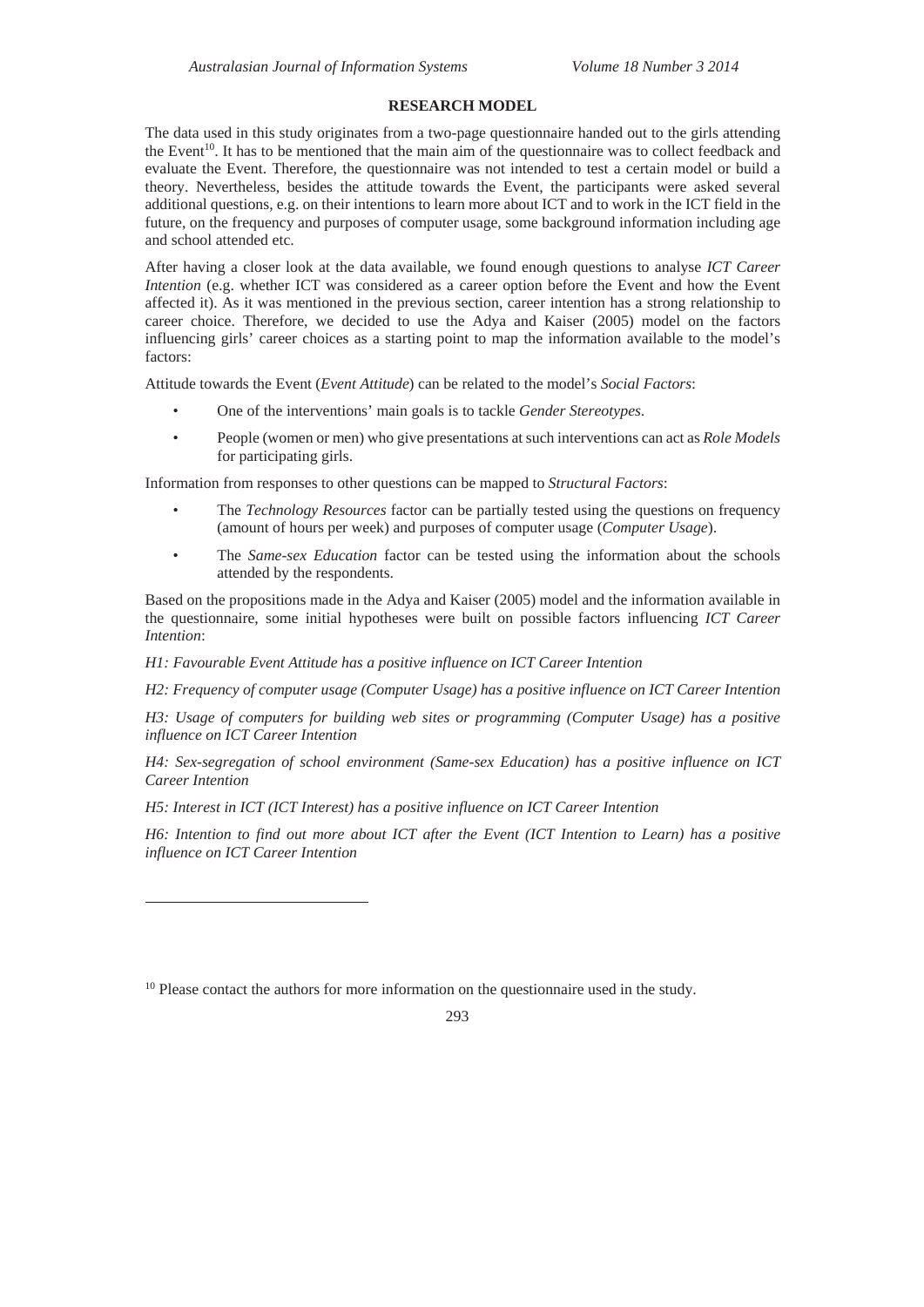In order to test whether any dependencies between these constructs exist at all, associations between all the variables were tested and, depending on a variable type, several association coefficients were calculated. Phi coefficients  $(\varphi)$  were calculated for binary nominal variables (those derived from 'Yes/No' questions) and the significance of their associations was checked with Chi-Square Tests (Cramér 1946). For ordinal variables (those having a clear ordering) Spearman's correlation coefficients (ȡ) were calculated (e.g. Lehman and Rourke 2005). Finally, in order to reveal an existence of association between nominal and ordinal variables Kruskal–Wallis method was used (Kruskal and Wallis 1952) and Cramér's V ( $\varphi_c$ ) measure of association was calculated (Cramér 1946).

We found that *ICT Career Intention* has strong positive association with *ICT Interest* and *ICT Intention to Learn* and moderate positive relationship with *Event Attitude*. Moreover, we found that *ICT Interest* has strong significant associations with both *Event Attitude* and *ICT Intention to Learn* (please see the Results section for more details). No strong relationships were found between *ICT Career Intention* and *Computer Usage* or *Same-sex Education*, which contradicts the propositions made in the Adya and Kaiser (2005) model. Thus, hypotheses *H2, H3,* and *H4* had to be rejected and not taken into consideration for building a research model.

Based on the results, we suggest that both *ICT Interest* and *ICT Intention to Learn* influence *ICT Career Intention*. We also assume that *Event Attitude* has an influence on *ICT Interest*, which, in turn affects *ICT Intention to Learn*. Our Research Model for further testing is presented in Figure 1.



Figure 1: Research Model

#### **METHOD**

The questionnaire was adapted from a similar one used at another intervention and pre-tested by three people. In order to motivate girls to fill in a questionnaire, a show bag full of gifts provided by participating organizations was given in return for a completed questionnaire. This was a highly successful strategy and the absolute majority of the Event participants took part in the survey. As a result, in total 4168 responses were received: 1668 in 2006, 1070 in 2008, 792 in 2010, and 638 in 2012. Such a decrease in the number of responses after 2006 occurred since fewer girls were participating in the Events. The two main reasons here are administrative issues (there was little chance to schedule the Events in 2008-2012 to fit the schools calendar) and a decrease in the number of ICT teachers who usually organised the trips (please see the Discussion section for more details). In the questionnaire we asked both open-ended and closed-ended questions, but for this study we concentrated on the closed-ended questions in order to test the proposed hypotheses.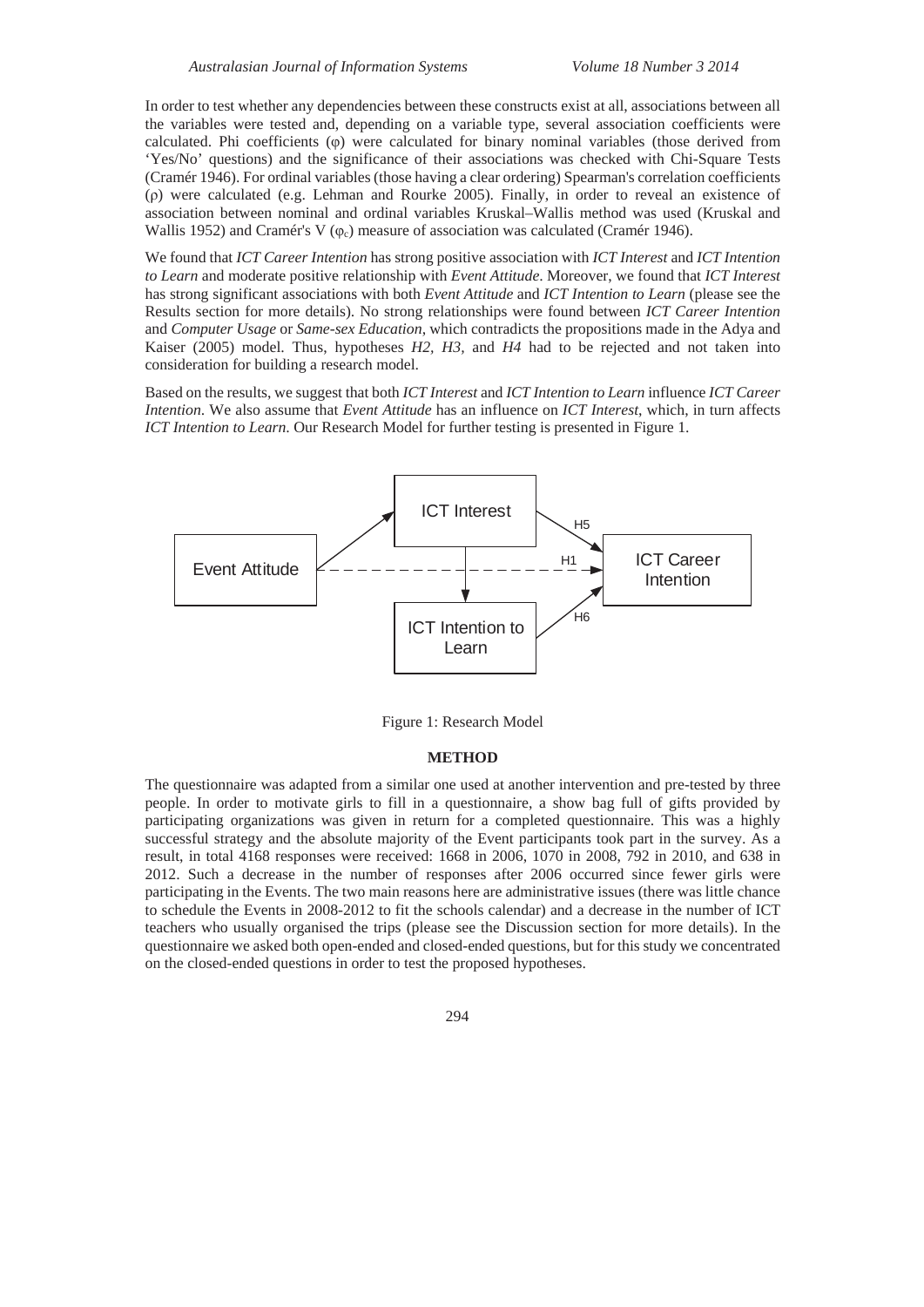Once initial responses were coded using MS Excel, we first introduced a construct categorizing girls according to their *ICT Career Intention* using SPSS 21 software. Initially we considered using *Digital Natives, Digital Immigrants* and *Digital Neglecters* to represent the categories but realized that at least the first two terms are very well established in meaning and use. According to Prensky's (2001) seminal work, *Digital Natives* are those born in the digital era and *Digital Immigrants* are those who have adopted technology. Since the girls participating in the Events are all Digital Natives (due to their age) this terminology was not useful. Further investigation revealed the Anderson et al. (2008) model which differentiates between those who take technology subjects at school and those who do not and called them *Takers* and *Non Takers* respectively. The Anderson model suggests that being a Taker or a Non Taker directly affects future participation in ICT professions. This proved to be a useful starting point. However, studying a subject at school does not necessarily imply intent to have a career in the area nor does the lack of subject imply a lack of interest in a future career in the area. For example, if a student is studying mathematics there is only a slim chance that they would also be considering a career as a mathematician. However, there are no school subjects which naturally lead or imply, in a similar way, an interest in a career in teaching.

Based on this initial analysis, we developed a new model based on *intent* to consider ICT as a career option rather than on current study habits. The three categories are based on those proposed by Anderson et al. (2008) and reflect the girls' intent to consider an ICT career before and after the Event. These three categories are:

- 1. ICT Career Current Non Takers (*Non Takers*): girls who did NOT consider ICT as a career option neither before nor after the Event.
- 2. ICT Career Newcomers (*Newcomers*): girls who did NOT consider ICT as a career option before the Event, but changed their minds during the Event.
- 3. ICT Career Takers (*Takers*): girls who considered ICT as a career option both before and after the Event. We consider this group to be more robust in their *ICT Career Intention* than *Newcomers*.

We then cleansed the data: The 320 cases containing missing data to any of the questions related to our target variable *ICT Career Intention* were removed. A category of cases with positive responses on ICT as a career option before the Event, but negative – after the Event (meaning that the Event had a negative influence on *ICT Career Intention*) was very low in comparison to the other three above-mentioned categories ( $n = 136$ ). Therefore, it was not taken into consideration in the current study and left for future investigation. Moreover, inconsistent responses to several control questions were marked as missing and then for each case the total share of missing information was calculated. One case contained more than 35% of missing responses and was removed. The resulting study sample containing 3711 cases is examined in Table 1.

As mentioned in the previous section, the initial hypotheses were analysed employing association coefficients and SPSS 21 software. The developed model was further tested using the Partial Least Squares (PLS) method using SmartPLS 2.0 (Ringle et al. 2005). The PLS algorithm was chosen because it has no distribution assumptions for the measured variables and is a relatively flexible forecasting method. All constructs were modelled using reflective indicators. The analysed data (involved in the developed model) contains 13.2% missing values, which were treated using the Mean Replacement algorithm.

# **RESULTS**

*Newcomers* is the largest category in the sub-samples for each Event and in the resulting sample; *Non Takers* is consistently the smallest category (see Table 1). Two conclusions arise from this statistics: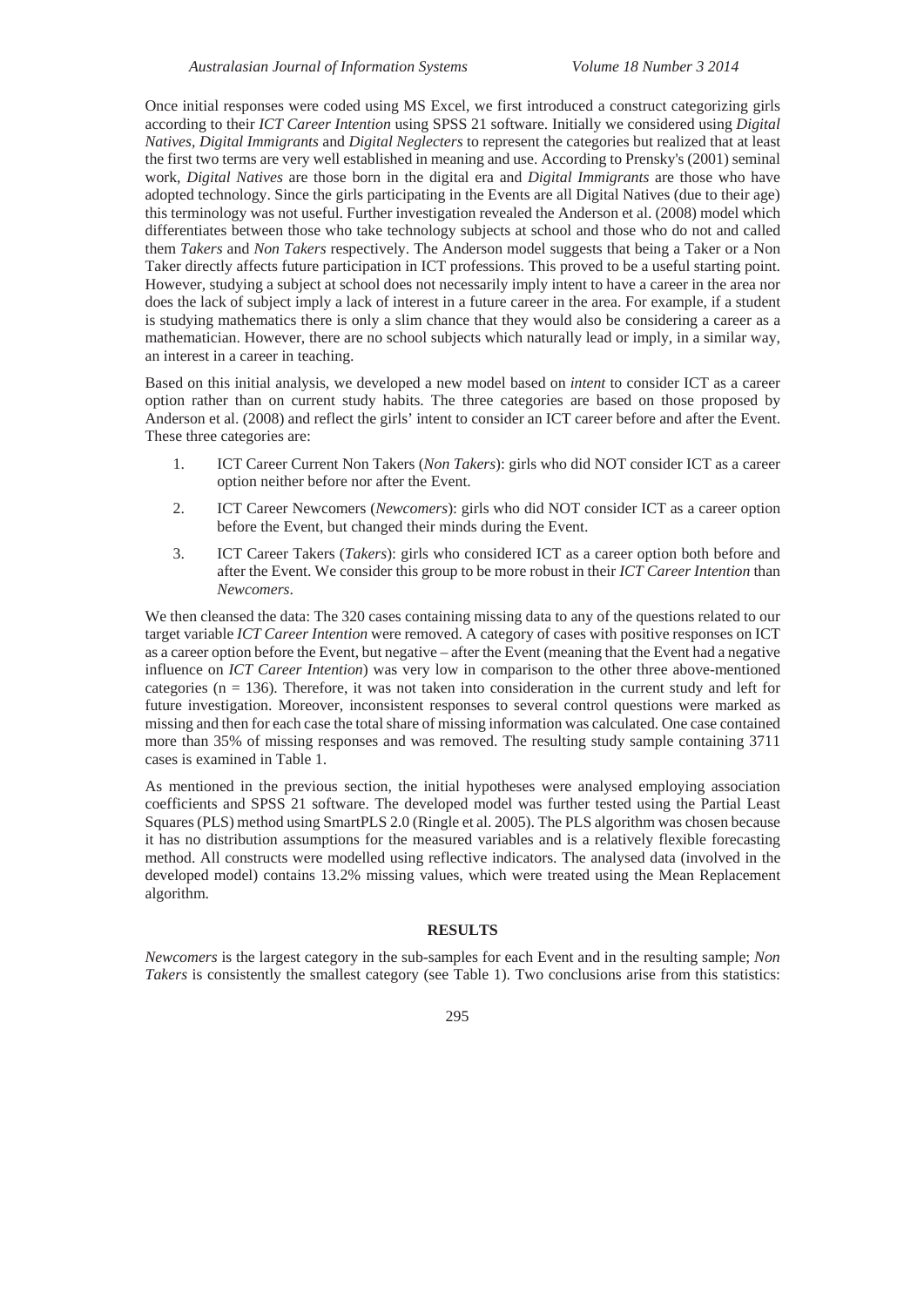first, among secondary schoolgirls (at least those participating in interventions) there are very few who neglect ICT, the absolute majority consider this field as favourable for future studies and career. Second, the Event motivated 40% of participating girls to start considering ICT as a career option, which was not the case before the Event.

|       |     | <b>Non Takers</b> |      | <b>Newcomers</b> |      | <b>Takers</b> |      | Total (Year) |  |
|-------|-----|-------------------|------|------------------|------|---------------|------|--------------|--|
| Year  | n   | $\%$              | n    | $\%$             | n    | $\%$          | n    | $\%$         |  |
| 2006  | 462 | 30.9%             | 540  | 36.1%            | 495  | 33.0%         | 1497 | 100          |  |
| 2008  | 251 | 26.9%             | 366  | 39.2%            | 317  | 33.9%         | 934  | 100          |  |
| 2010  | 124 | 17.3%             | 333  | 46.4%            | 260  | 36.3%         | 717  | 100          |  |
| 2012  | 108 | 19.2%             | 247  | 43.9%            | 208  | 36.9%         | 563  | 100          |  |
| Total | 945 | 25.5%             | 1486 | 40.0%            | 1280 | 34.5%         | 3711 | 100          |  |

Table 1. Study Sample and Distribution of ICT Career Intention Categories

The above-mentioned analysis of association coefficients between all variables has led to the following results:

1. *Event Attitude* has positive strong association with the ability of the event to bring a positive feeling about careers in ICT (1a) ( $\varphi_{c1} = 0.466$ ) and a moderate association with the attitude towards presenters speaking about their experiences in ICT (1b) ( $\varphi_{c2} = 0.244$ ). These constructs are also strongly positively correlated with each other ( $\varphi_3 = 0.420$ ).

2. The *ICT Interest* construct is formed by two items: the interest in ICT after attending the event (2a) and an interest in ICT subjects at school (2b), which have strong significant correlation with each other  $(\rho_4 = 0.607)$  and with *Event Attitude* ( $\rho_5 = 0.587$  and  $\rho_6 = 0.415$  respectively).

There is also a strong positive association between 2a and a ( $\varphi_{c7} = 0.531$ ).

3. The *ICT Intention to Learn* construct is again formed by two items, namely an intention to find out more about ICT (3a) and an intention to select ICT based subject at school next year (3b), which have strong significant associations between each other ( $\varphi_8 = 0.609$ ), 2a ( $\varphi_{c9} = 0.698$  and  $\varphi_{c10} = 0.622$ respectively), as well as 2b ( $\varphi_{c11} = 0.445$  and  $\varphi_{c12} = 0.484$  respectively).

*Event Attitude* has strong positive associations with 3a ( $\varphi_{c13} = 0.482$ ) and 3b ( $\varphi_{c14} = 0.379$ ). There is also a strong positive association between 3a and a ( $\varphi_{15} = 0.351$ ).

4. *ICT Career Intention* (our target dependent construct) has strong positive associations with both the *ICT Interest* and the *ICT Intention to Learn* constructs, namely with 2a ( $\varphi_{c16} = 0.614$ ,  $\varphi_{c17} = 0.448$ ), 2b  $(\varphi_{c18} = 0.364, \varphi_{c19} = 0.374)$ , 3a ( $\varphi_{20} = 0.609$ ,  $\varphi_{21} = 0.390$ ), and 3b ( $\varphi_{22} = 0.528$ ,  $\varphi_{23} = 0.390$ ). *ICT Career Intention* also has a moderate positive association with *Event Attitude* ( $\varphi_{c24} = 0.381$ ,  $\varphi_{c25} = 0.212$ ).

In order to test the developed model (see Figure 1), we exploited the PLS path modelling algorithm (Marcoulides et al. 2009), which includes the following steps:

1. Significance of the relationships between the items and their corresponding constructs, namely between *ICT Career Intention* and its two items, *ICT Interest* and 2a, 2b, as well as *ICT Intention to Learn* and 3a, 3b, were tested. The *Event Attitude* construct has only one item, so the test is not relevant for it. The test was performed by bootstrapping the original dataset with 500 samples. The results show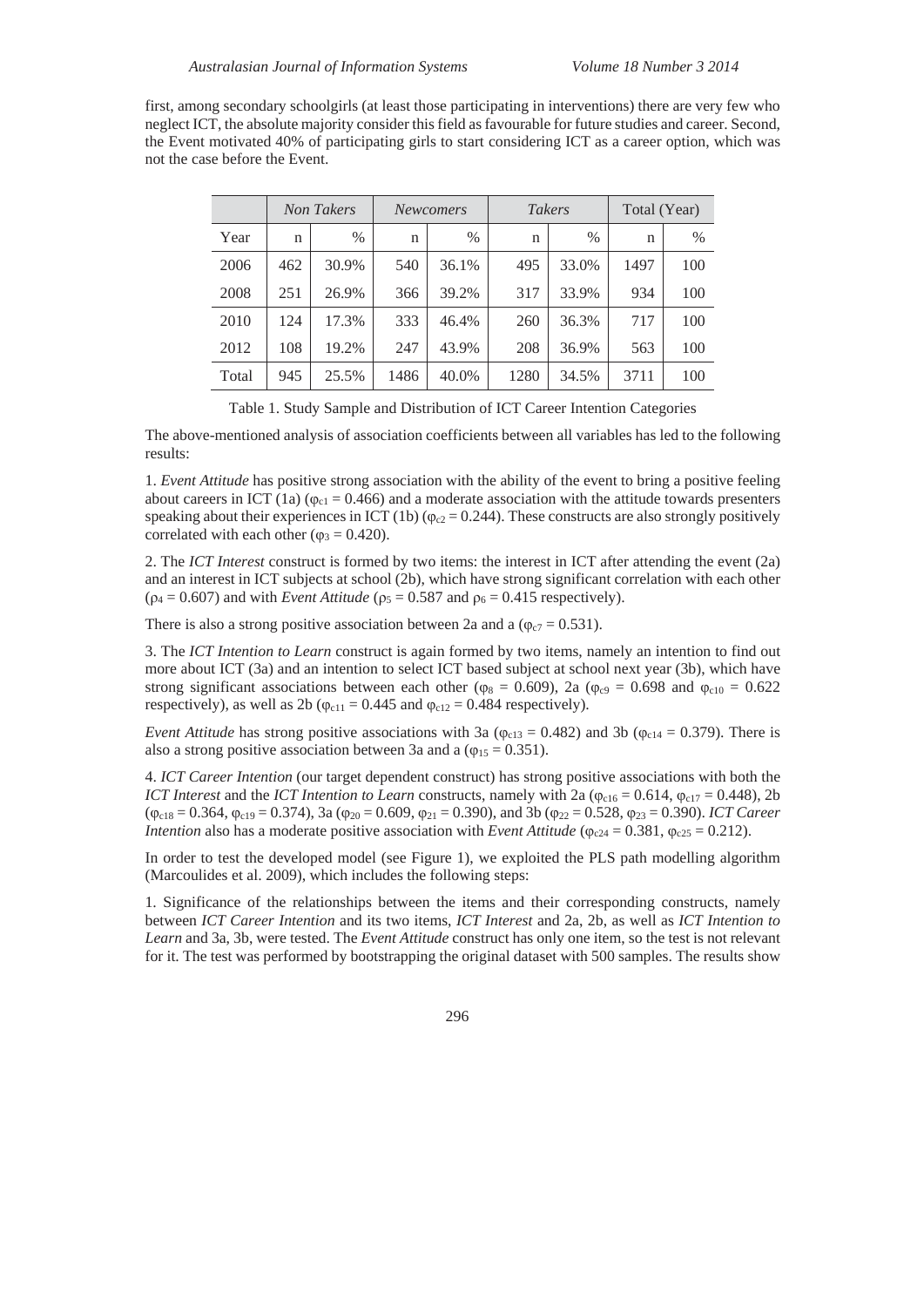that the *t-values* were far above 1.96, which indicated their significance at *p-value* less than 0.01 (see Table 2).

|                                                 | <i>t</i> -Statistics | Path Coefficients |
|-------------------------------------------------|----------------------|-------------------|
| ICT Interest --> ICT Career Intention           | 3.059                | 0.33              |
| ICT Intention to Learn --> ICT Career Intention | 3 3 4 1              | 0.39              |
| ICT Interest --> ICT Intention to Learn         | 12.337               | 0.65              |
| Event Attitude --> ICT Interest                 | 7.960                | 0.57              |

### Table 2. t-Statistics and Path Coefficients

2. The strength of influence of items on corresponding constructs (again, relevant only for multiple item constructs *ICT Career Intention, ICT Interest* and *ICT Intention to Learn*), as well as the strength of influence of the related constructs on each other were checked. All relevant factor loadings in the outer model are above 0.71 and, therefore, satisfy the requirement of discriminant validity (Fornell and Larcker 1981). All path coefficients in the inner model are also quite strong, especially between *ICT Interest* and *ICT Intention to Learn* (0.65), as well as between *Event Attitude* and *ICT Interest* (0.57) showing very strong direct influence between these constructs (see Table 2).

3. The coefficient of determination  $(R^2)$  of our target variable *ICT Career Intention*, i.e. the proportion of variability in a data set that is explained by the statistical model (Steel and Torrie 1980), is quite high (42.3%) (see Table 3). As *Event Attitude* is not predicted by any other variable in our model, its  $\mathbb{R}^2$ equals zero.

|                                |          |                     | <b>Cross Loadings</b>          |                |                     |                |                                  |                |                   |
|--------------------------------|----------|---------------------|--------------------------------|----------------|---------------------|----------------|----------------------------------|----------------|-------------------|
|                                | $R^2$    | Cronbach's<br>Alpha | <b>ICT</b> Career<br>Intention |                | <b>ICT</b> Interest |                | <b>ICT</b> Intention to<br>Learn |                | Event<br>attitude |
|                                |          |                     | 1a                             | 1 <sub>b</sub> | 2a                  | 2 <sub>b</sub> | 3a                               | 3 <sub>b</sub> |                   |
| <b>ICT</b> Career<br>Intention | 0.42     | 0.60                | 0.89                           | 0.79           | 0.60                | 0.30           | 0.50                             | 0.54           | 0.35              |
| <b>ICT</b> Interest            | 0.32     | 0.60                | 0.52                           | 0.45           | 0.94                | 0.72           | 0.55                             | 0.58           | 0.57              |
| ICT<br>Intention to<br>Learn   | 0.42     | 0.68                | 0.59                           | 0.40           | 0.68                | 0.34           | 0.86                             | 0.88           | 0.44              |
| Event<br>Attitude              | $\Omega$ | 1                   | 0.37                           | 0.21           | 0.59                | 0.30           | 0.34                             | 0.42           | $\mathbf{1}$      |

Table 3. Coefficients of Determination, Cronbach's Alpha and Cross Loadings

4. The internal consistency reliability (ICR) of each construct was assessed by Cronbach's alpha test, which is 0.6 or above and, therefore, can be considered as acceptable (Hinton et al. 2005, see Table 3).

5. The Cross Loadings Coefficients test checks whether the items load the most to the related latent variables, which is fulfilled in our model: the items 1a and 1b load the most to *ICT Career Intention*, 2a and 2b - to *ICT Interest* and 3a and 3b – to *ICT Intention to Learn*. As *Event Attitude* is the single-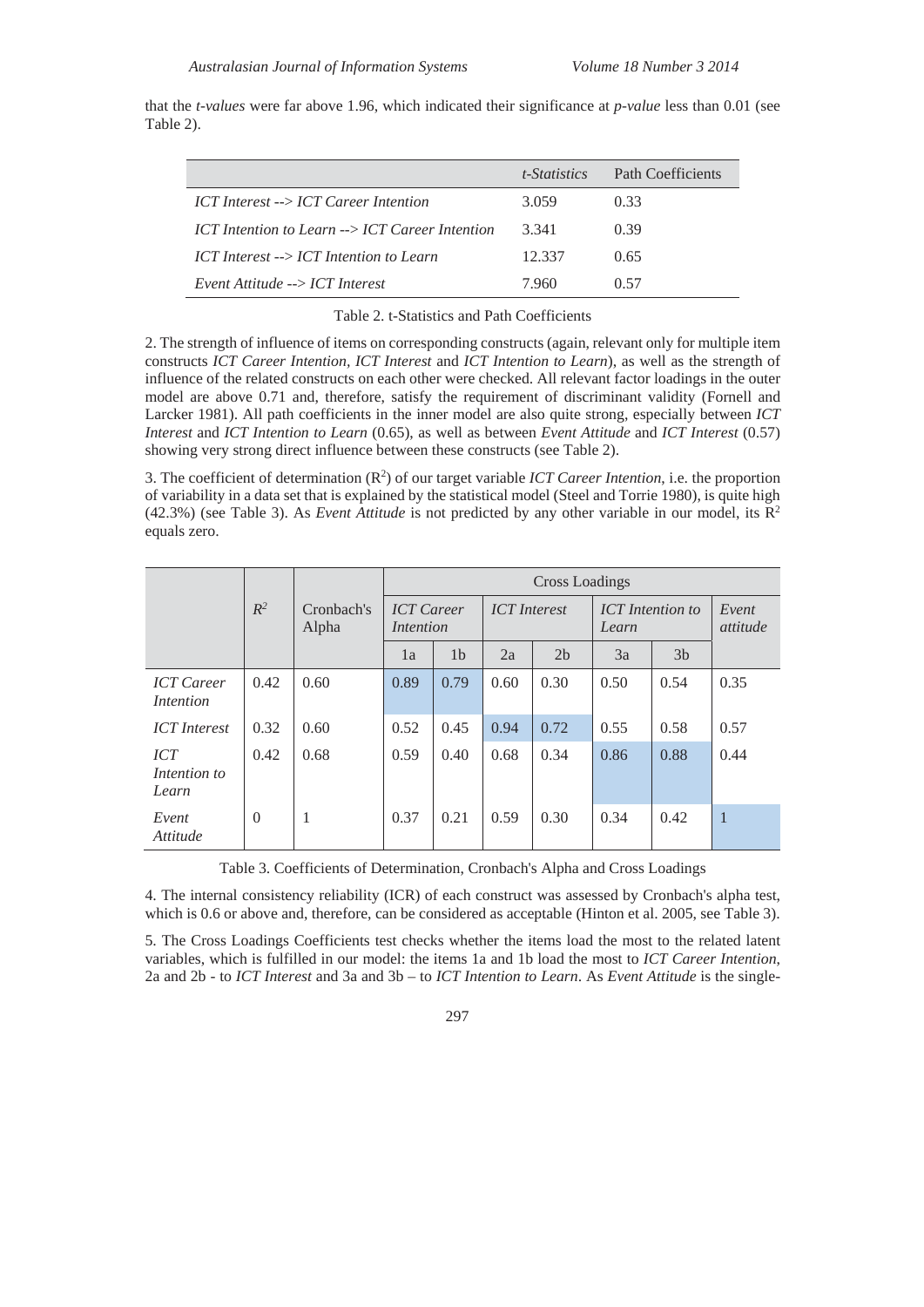item construct, its loading equals 1. It is important that the difference between an item loading to a related latent variable is at least 0.2 more than loadings to any unrelated latent variable, which is true in our case (see Table 3).

Thus, all relationship in the model are statistically significant and strong, all the constructs built have high ICR. Therefore, our hypotheses *H5* and *H6* that *ICT Interest* and *ICT Intention to Learn* have a positive influence on *ICT Career Intention* are validated (see Table 4). The hypothesis *H1*, that the *Event Attitude* has a positive influence on *ICT Career Intention* is partially validated, as an indirect influence via *ICT Interest* was observed.

| Validated                                    | Rejected |
|----------------------------------------------|----------|
| H1 (indirect influence), H5, H6   H2, H3, H4 |          |

Table 4. Hypotheses Testing Results

Based on the results achieved, we can argue that interventions have an indirect positive influence on ICT career intentions (RQ1) by directly influencing the general interest in ICT, which, in turn, has a direct positive influence on ICT career intentions (RQ2). Another factor derived from the data available, which positively influences ICT career intentions is *ICT Intention to Learn*, the intention to find out more about ICT after the Event (RQ2).

# **LIMITATIONS AND FUTURE RESEARCH**

Our study has a number of limitations, which are also the subject for future research. First of all, it is data-driven, not model-driven. The analysed questionnaire was initially developed to evaluate the Event, enabling organisers to improve the running of the program; not to test our research model. Therefore, for future Events we will perform a major revision of the questionnaire and will include more questions to test other factors, which might have a significant influence on ICT career intentions. The new set of questions will be informed by other comparable studies and theoretical propositions in the literature (such as the model of Adya and Kaiser, 2005): e.g. more attention would be given to the influence of role models and gender stereotypes coming from family, peer group, media and teachers. Another important set of questions should address the Newcomers category why they did not consider ICT as a career option before the Event.

The updated questionnaire should also contain more closed questions and fewer open-ended questions. The reason for doing this is that some of the schoolgirls fill in the open questions very reluctantly  $$ more than a quarter of responses to the open-ended questions are missing (25.4%) compared to 9.5% missing values for the closed-ended questions. We have already discussed that some open questions can easily be transferred to closed ones to avoid biased interpretation of the responses, e.g. a tick box for indicating a favourite session instead of free text. The improved questionnaire can then be used to evaluate similar interventions for girls in other countries forming a cross-cultural comparative study.

Second, more empirical evidence is required to confirm our assumption that career intentions lead to career choice. Up to now we could only find conceptual propositions in the literature. A longitudinal study of the girls who participated in one of the Events would be very valuable. Here we also assume that an intention to choose a career in ICT is a necessary, but not sufficient, factor for making a final choice in favour of this field for studies and work. We call for empirical testing of other possible factors influencing ICT career choice taking for example the Adya and Kaiser (2005) model as a basis. Such a survey could be enhanced by involving females who already study or work in the ICT field.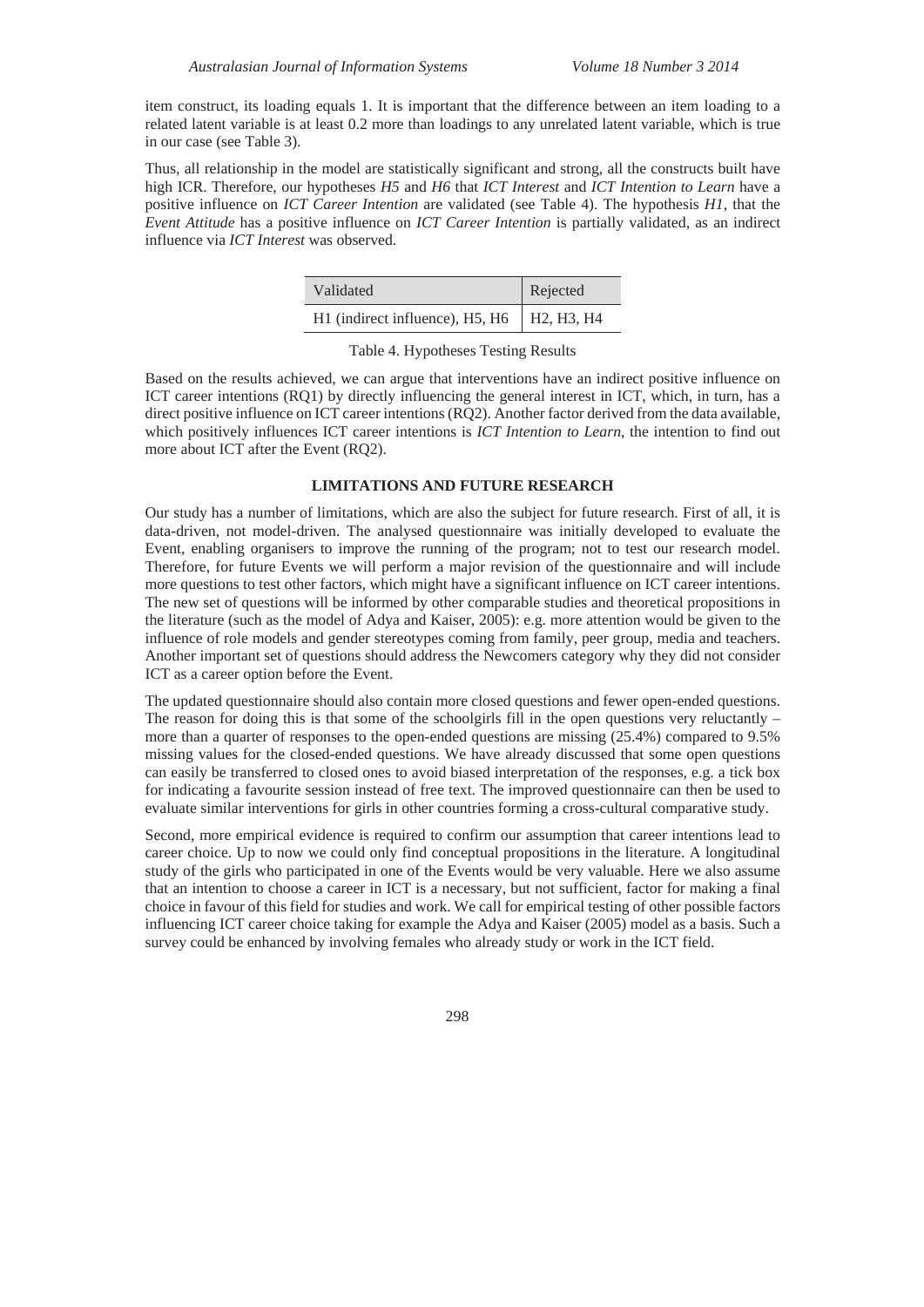#### **CONCLUSION**

There are strong arguments that having diversity in business and technology decision-making in organizations enables new kinds of innovation and is significantly beneficial, both economically and through increased productivity (e.g. Craig et al. 2013). According to NCWIT, gender diversity is of importance to the computing industry as diversity: "expands the employee pool; improves the bottom line, enhances innovation; [and] promotes equality" (Dubow 2011). However in the ICT field women continue to be underrepresented (e.g. European Commission 2012). This article also highlights the lack of skilled personnel that will be available to fill the needs in the ICT industry in the next decade (e.g. Ashcraft and Blithe 2010).

One possible strategy to tackle these challenges is to invite schoolgirls to attend events aimed at promoting ICT education and career opportunities. This paper critically reflects and evaluates the contribution of one such Event, namely "*Go Girl, Go for IT*", and investigates its influence on ICT career intentions using quantitative analysis of survey data with PLS method. The results of our survey confirm the success of the Event with more than 90% of the respondents reporting a positive feeling about careers in ICT after the Event. At the same time, we would like to raise a concern that we observed a constant decrease in the amount of Event participants in 2006-2012. As mentioned earlier, the girls are usually invited by their ICT teacher, but the trend is that each year there are fewer teachers who can do it, as less computing classes are being offered at secondary school. We call for action to improve this situation, as our results show that interest in ICT subjects at school is crucial in forming intentions to choose ICT as a future career.

In our study we introduced three categories of girls' attitude towards careers in ICT (*Non Takers, Newcomers* and *Takers*). Based on the findings, we argue that if we can influence *Newcomers* to become *Takers*, then we may shift the cycle of non-participation in ICT. This is an iterative cycle in that we propose that *Newcomers* can become *Takers* through continuous inspiring interventions and many positive messages about women in ICT from a range of sources and within a range of environments.

We also show that interventions have significant influence on interest in ICT which, in turn, affects ICT career intentions. Contradictory to the Adya and Kaiser (2005) model, we uncovered that same-sex education environments, frequency of computer usage, and the purpose of usage (e.g. for building websites or programming) do not have an influence on ICT career intentions.

We need many different intervention programs for schoolgirls to engage in at different times in their young lives to give them many positive experiences and a wide variety of information about working with technology. Fisher and colleagues (2009) identify impacts on the sphere of influence and the Event discussed in this study is just one such sphere. We would like to further understand ICT career intentions and plan to test the developed model at future Events and other interventions. We also argue that in part due to the voluntary nature of these events, some limitations are evident. It is important to note that organisers and presenters are not paid directly for their efforts and are often not financially supported for their involvement in the event. This is in part due to the lack of continual support from one-well funded organization like the National Science Foundation or NCWIT in the U.S. Such events rely on industry funding and the volunteer time of those involved. As such, it is argued that more consistent and substantial funding could aid the better organisation, planning and implementation of these interventions.

#### **REFERENCES**

Adya, M., and Kaiser, K. M. 2005. "Early determinants of women in the IT workforce: a model of girls' career choices," *Information Technology & People* (18:3), pp. 230–259.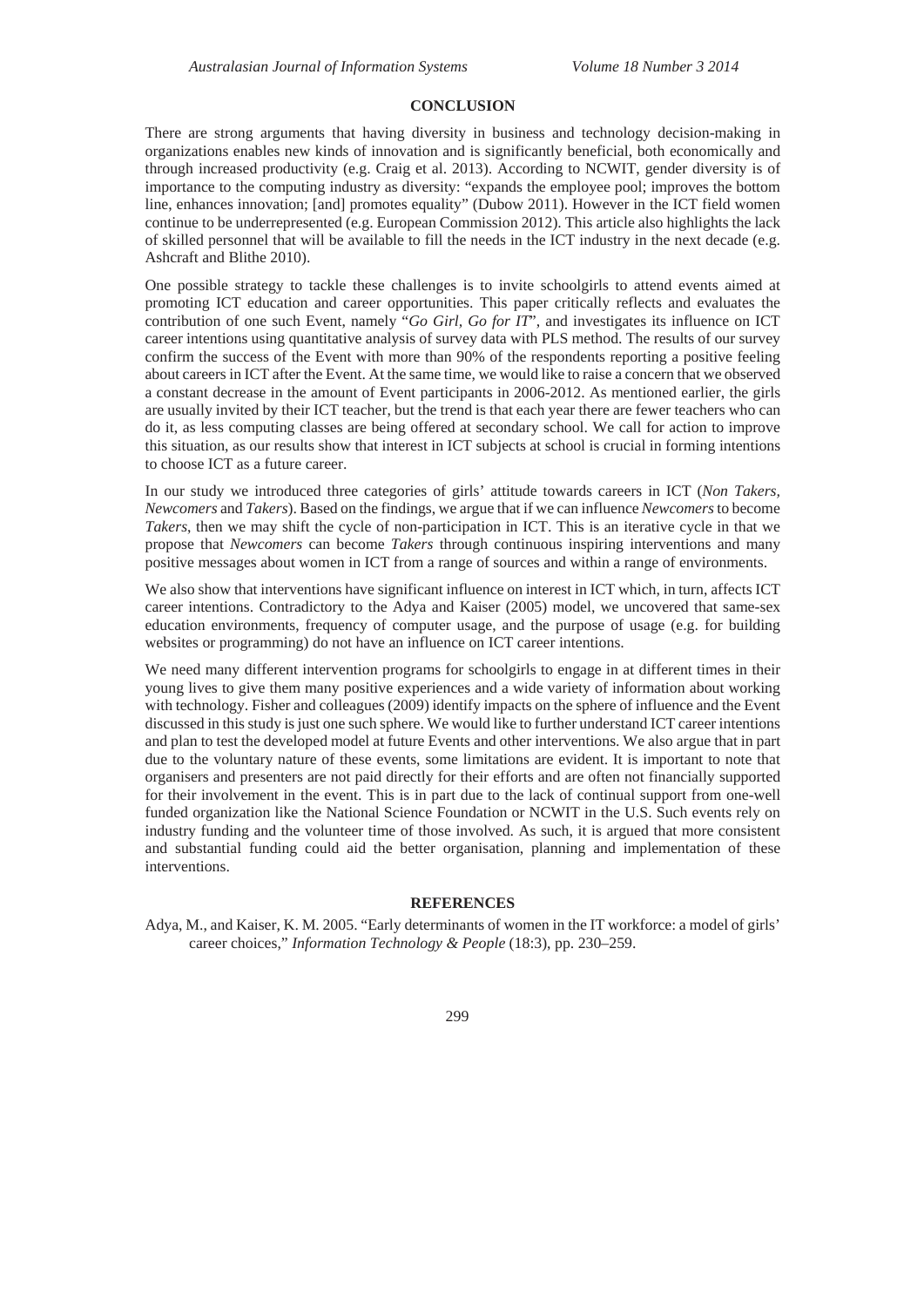- Allison, C., and Cossette, I. 2007. "Theory and Practice in Recruiting Women for STEM Careers," in *Proceedings of the WEPAN 2007 Conference, Copyright 2007, WEPAN-Women in Engineering Programs and Advocates Network*, Lake Buena Vista, Florida.
- Alvarado, C., Dodds, Z., and Libeskind-Hadas, R. 2012. "Increasing women's participation in computing at Harvey Mudd College," *ACM Inroads* (3:4)New York, NY, USA: ACM, pp. 55– 64.
- Anderson, N., Lankshear, C., Timms, C., and Courtney, L. 2008. "'Because it's boring, irrelevant and I don't like computers': Why high school girls avoid professionally-oriented ICT subjects," *Computers & Education* (50:4), pp. 1304–1318.
- Australian Computer Society. 2012. "2012 Australian ICT Statistical Compendium," Canberra.
- BarNir, A., Watson, W. E., and Hutchins, H. M. 2011. "Mediation and moderated mediation in the relationship among role models, self-efficacy, entrepreneurial career intention, and gender," *Journal of Applied Social Psychology* (41:2), pp. 270–297.
- Blithe, S. 2010. "Women in IT: The facts," *National Center for Women & Information Technology ( NCWIT )*, Boulder, CO.
- Bravo, M. J., Gilbert, L. A., and Kearney, L. K. 2003. "Interventions for Promoting Gender Equitable Technology Use in Classrooms," *Teacher Education Quarterly* (30:4), pp. 95–110.
- Bruckman, A., Biggers, M., Ericson, B., Mcklin, T., Dimond, J., Disalvo, B., Hewner, M., Ni, L., and Yardi, S. 2009. "'Georgia Computes !': Improving the Computing Education Pipeline," in *Proceedings of the Special Interest Group on Computer Science Education (SIGCSE'09)*, , pp. 86–90.
- Camp, T. 1997. "The incredible shrinking pipeline," *Communication of the ACM* (40:10), pp. 103–110.
- Coldwell, J., Fisher, J., and Lang, C. 2013. "The Silicon Ceiling: Women managers and leaders in ICT in Australia," in *Women and Mangement: Global issues and promising Solutions*, (Vol. 2) , pp. 177–200.
- Courtney, L., Timms, C., Lankshear, C., and Anderson, N. 2005. "Establishing pathways for girls in ICT: The search for strategies to achieve balance in Queensland," *Journal of the Association of Women Educators* (14:3), pp. 14–19.
- Craig, A. 2010. *Attracting women to computing: A framework for evaluating intervention programmes*, Saarbrücken, Germany: VDM Verlag Dr Muller Aktiengesellschaft & Co. KG.
- Craig, A., Lang, C., and Fisher, J. 2008. "Twenty Years of Girls into Computing Days: Has It Been Worth the Effort?," *Journal of Information Technology Education* (7).
- Cramér, H. 1946. *Mathematical Methods of Statistics*, Princeton: Princeton University Press.
- Denner, J. 2011. "What Predicts Middle School Girls ' Interest in Computing ? What Predicts Middle School Girls ' Interest in Computing ?," *International Journal of Gender, Science and Technology* (3:1), pp. 54–69.
- Dubow, W. 2011. "NCWIT Scorecard: A report on the status of women in information technology," Boulder.
- European Commission. 2008. "Women in ICT: Status and the way ahead," Brussels.
- European Commission. 2012. "She Figures 2012: Gender in Research and Innovation Statistics and Indicators," Brussels.
- Fisher, J., Lang, C., Forgasz, H., and Craig, A. 2009. "Digital divas: Working to change students' perceptions about ICT courses and careers," *Curriculum Leadership* (7:31).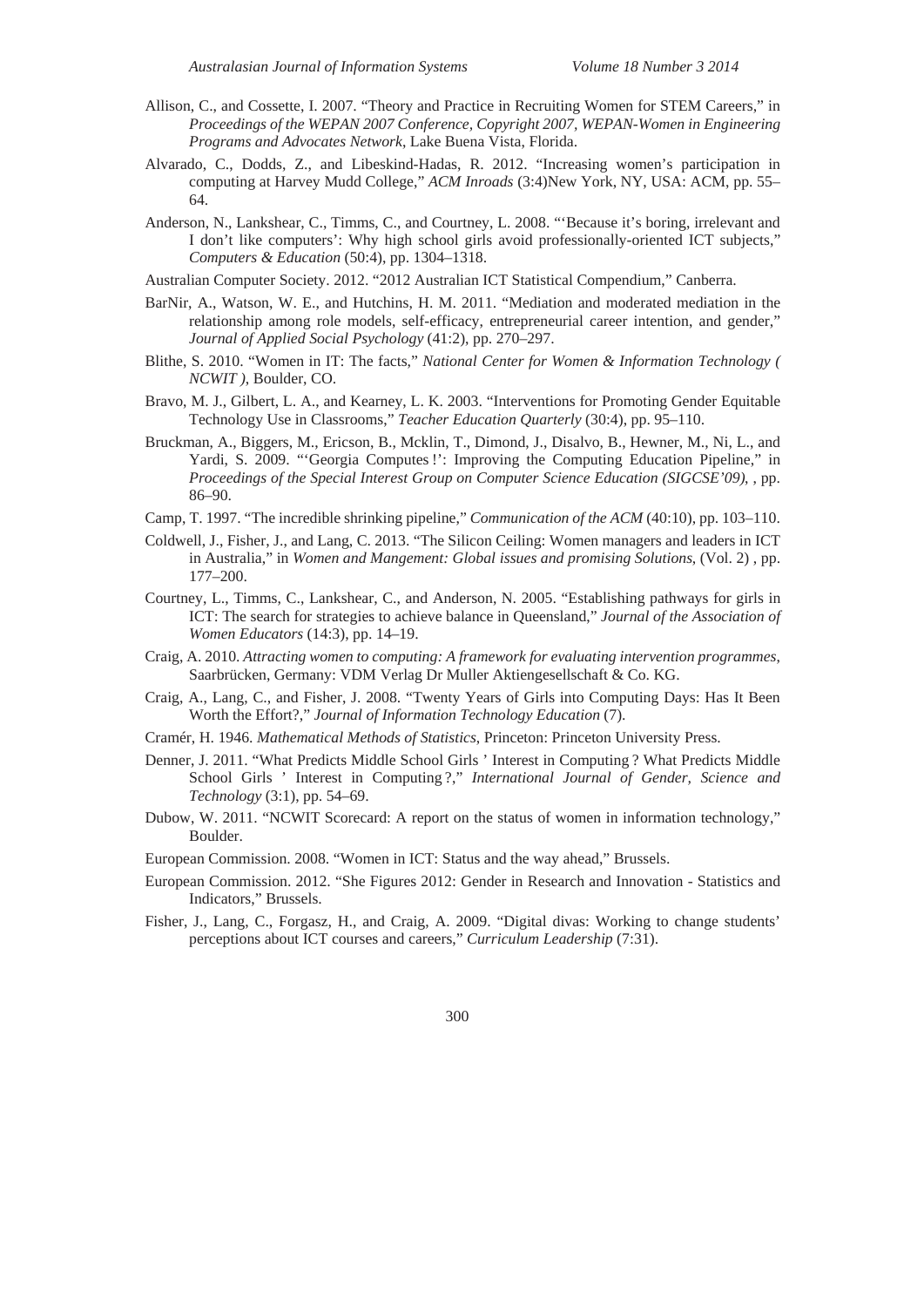- Fornell, C., and Larcker, D. F. 1981. "Structural Equation Models with Unobservable Variables and Measurement Error: Algebra and Statistics," *Journal of Marketing Research* (18:3), pp. 382– 388.
- Heinze, N., and Hu, Q. 2009. "Why college undergraduates choose IT: a multi-theoretical perspective," *European Journal of Information Systems* (18:5)Palgrave Macmillan, pp. 462–475.
- Hinton, P., Brownlow, C., and McMurray, I. 2005. *SPSS Explained 2nd Edition*, Routledge Chapman & Hall.
- Johnson, R. D., Stone, D., and Nichole Phillips, T. 2008. "Relations among ethnicity, gender, beliefs, attitudes, and intention to pursue a career in Information Technology," *Journal of Applied Social Psychology* (38:4), pp. 999–1022.
- Kruskal, W. H., and Wallis, W. A. 1952. "Use of Ranks in One-Criterion Variance Analysis," *Journal of the American Statistical Association* (47:260), pp. 583–621.
- Lang, C., Craig, A., Fisher, J., and Forgasz, H. 2010. "Creating Digital Divas Scaffolding Perception Change Through Secondary School and University Alliances," in *ITiCSE'10 Proceedings of the fifteenth annual conference on Innovation and technology in computer science education*, New York, NY, pp. 38–42.
- Lehman, A., and Rourke, N. O. 2005. *JMP for Basic Univariate and Multivariate Statistics A Step-by-Step Guide*, *Analysis*, , p. 481.
- Marcoulides, G., Chin, W., and Saunders, C. 2009. "A Critical Look at Partial Least Squares Modeling," *MIS Quarterly* (33:1), pp. 171–175.
- Morrell, C., Cotten, S., Sparks, A., Spurgas, A., and UMBC Graduate. 2004. "Computer Mania Day: An effective intervention for increasing youth's interest in technology.," University of Maryland/Baltimore County.
- Panteli, N. 2012. "A community of practice view of intervention programmes: the case of women returning to IT," *Information Systems Journal* (22:5), pp. 391–405.
- Papastergiou, M. 2008. "Are Computer Science and Information Technology still masculine fields? High school students' perceptions and career choices," *Computers & Education* (51:2), pp. 594– 608.
- Prensky, M. 2001. "Digital Natives, Digital Immigrants Part 1," *On the Horizon*, , pp. 1–6.
- Quesenberry, J. L., and Trauth, E. M. 2012. "The (dis)placement of women in the IT workforce: an investigation of individual career values and organisational interventions," *Information Systems Journal* (22:6), pp. 457–473.
- Ringle, C. M., Wende, S., and Will, S. 2005. "SmartPLS 2. Hamburg: SmartPLS, Available at http://www.smartpls.com," .
- Steel, R. G. D., and Torrie, J. H. 1980. *Principles and Procedures of Statistics: a Biometrical Approach*, (Second Ed.) New York: McGraw-Hill Kogakusha.
- Trauth, E. M. 2002. "Odd girl out: an individual differences perspective on women in the IT profession," *Information Technology & People* (15:2), pp. 98–118.
- Trauth, E. M., Quesenberry, J. L., and Huang, H. 2009. "Retaining women in the U.S. IT workforce: theorizing the influence of organizational factors," *European Journal of Information Systems* (18:5)Palgrave Macmillan, pp. 476–497.
- UNESCO. 2007. "Science, Technology and Gender: An International Report," Paris, France.
- United Nations. 2011. "Mainstreaming a Gender Perspective in Science, Technology and Innovation Policy,".